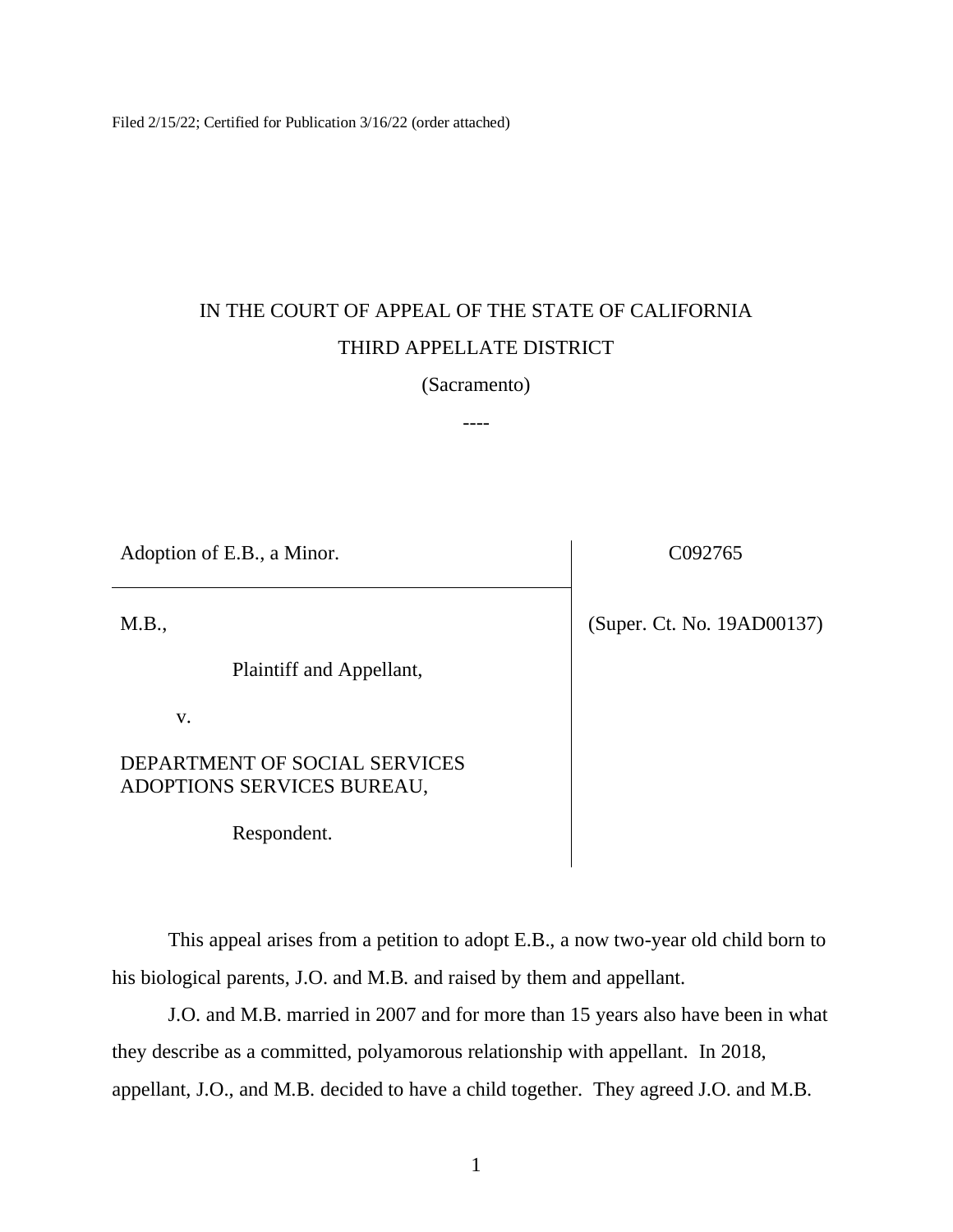would be the child's biological parents, appellant would adopt the child, and J.O. and M.B. would maintain their parental rights. Together, the three of them would share equally in parenting rights and responsibilities.

After E.B. was born, appellant began adoption proceedings. Consistent with the requirements for an independent adoption, California's State Department of Social Services (CDSS) conducted an investigation and concluded the adoption was in E.B.'s best interest. Accordingly, CDSS recommended the uncontested adoption be granted.

Rejecting CDSS's recommendation, the trial court denied appellant's petition to adopt E.B. Relying on Family Code section 7612, **1** the trial court found appellant had not yet fulfilled E.B.'s needs for a substantial period of time, and there was no likelihood that E.B. would be taken from appellant, resulting in detriment to the child. Appellant moved the court to vacate its order. The trial court denied that motion as well.

Appellant now appeals the trial court's decision; CDSS joins in her appeal. Both parties argue the trial court applied the incorrect law to appellant's adoption petition and, under the correct law, section 8617, the petition to adopt E.B. should have been granted. We agree the trial court applied the incorrect law and remand the matter to allow the trial court to exercise its discretion under the applicable statute.

## **BACKGROUND**

Appellant, J.O., and M.B., have been in a committed, polyamorous relationship for more than 15 years. In 2018 they decided to have, and raise, a child together. The three of them planned the child's conception and birth: J.O. and M.B. would be the child's biological parents, appellant would adopt the child after he was born, and together the three chose the child's name. Before E.B. was born, they executed an "Agreement to Co-Parent," formalizing their intention to be the child's equal co-parents.

**<sup>1</sup>** Undesignated statutory references are to the Family Code.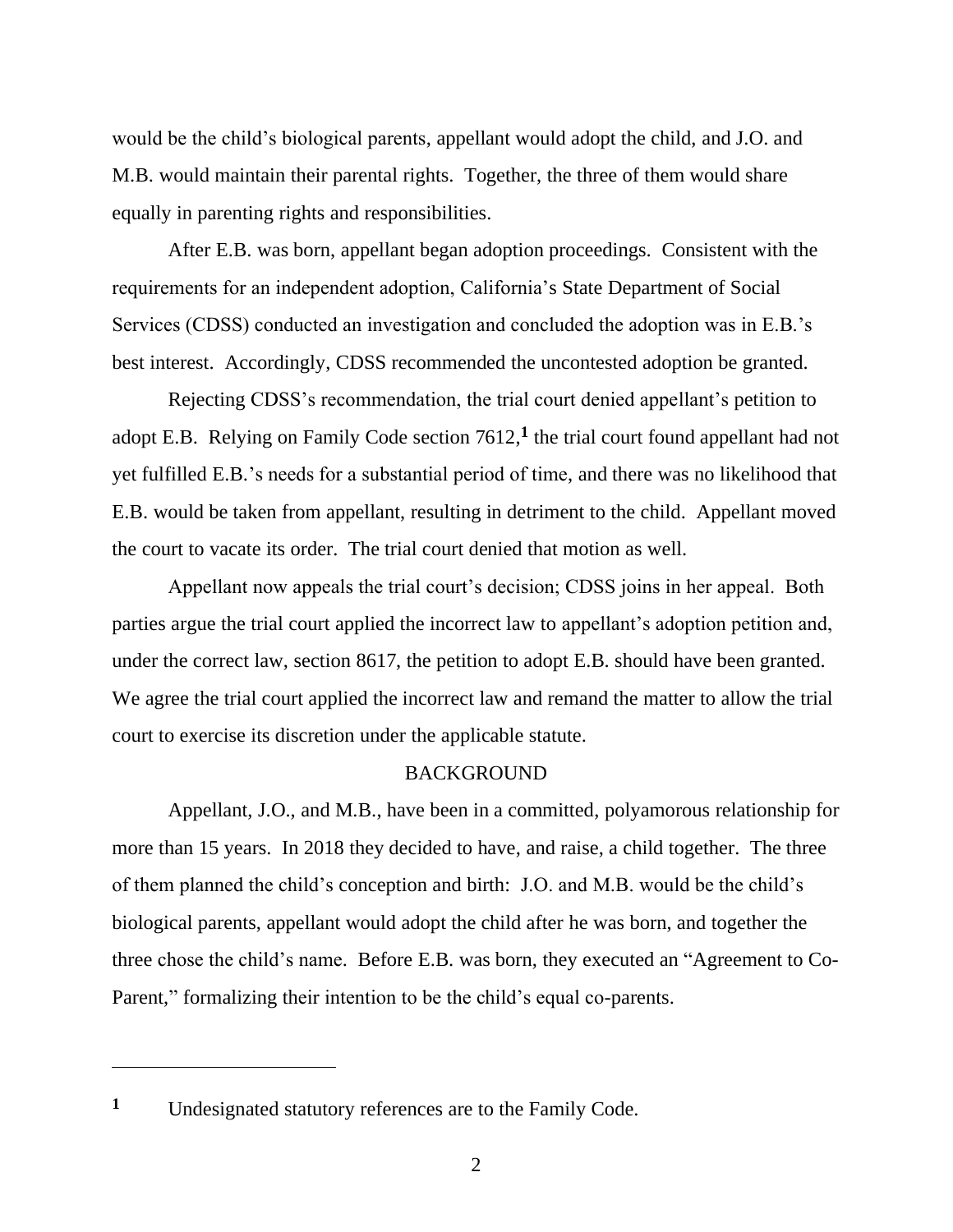In May 2019, J.O. gave birth to E.B. Appellant was there throughout the labor and delivery process, and she was treated by medical staff as an equal parent. Following his birth, however, E.B. suffered complications and was admitted to the neonatal intensive care unit (NICU). M.B. and J.O were permitted to enter the NICU to be with E.B. without question, appellant was not. E.B. was in the NICU for five days. The staff eventually allowed appellant to join J.O. and M.B. and participate in discussions with physicians regarding E.B.'s care.

In anticipation of E.B.'s birth, appellant (a university professor) opted out of teaching courses during the summer and took a three-month maternity leave in the fall, giving her six months to provide full-time care for E.B. During those six months, appellant bottle-fed E.B. during the week, comforted him, engaged in age-appropriate play activities, coordinated and took him to doctors' appointments, and took him to weekly swim lessons and library story time events. When appellant returned to work in January 2020, she went back only part time to allow her more time to care for E.B. When the pandemic began, appellant, J.O., and M.B. all began working from home and continued to share equally in parenting E.B.

Like he does with J.O. and M.B., E.B. seeks out appellant for comfort, he complains to her when he is hungry, and giggles at her efforts to amuse him. E.B. brings appellant books to read to him and points her to the door when he wants her to take him outside or go for a walk. E.B. calls appellant "momma." Appellant, J.O., and M.B. jointly discuss and agree upon parenting decisions for E.B.

On June 15, 2019, appellant, J.O., and M.B. executed an "Independent Adoption Placement Agreement," agreeing to establish legal parentage for each person and allowing them to co-parent E.B. The purpose of the agreement was to acknowledge their commitment to share legal and financial responsibility for E.B. They agreed to cooperate and consent to all legal procedures required to establish appellant as one of E.B.'s legal parents.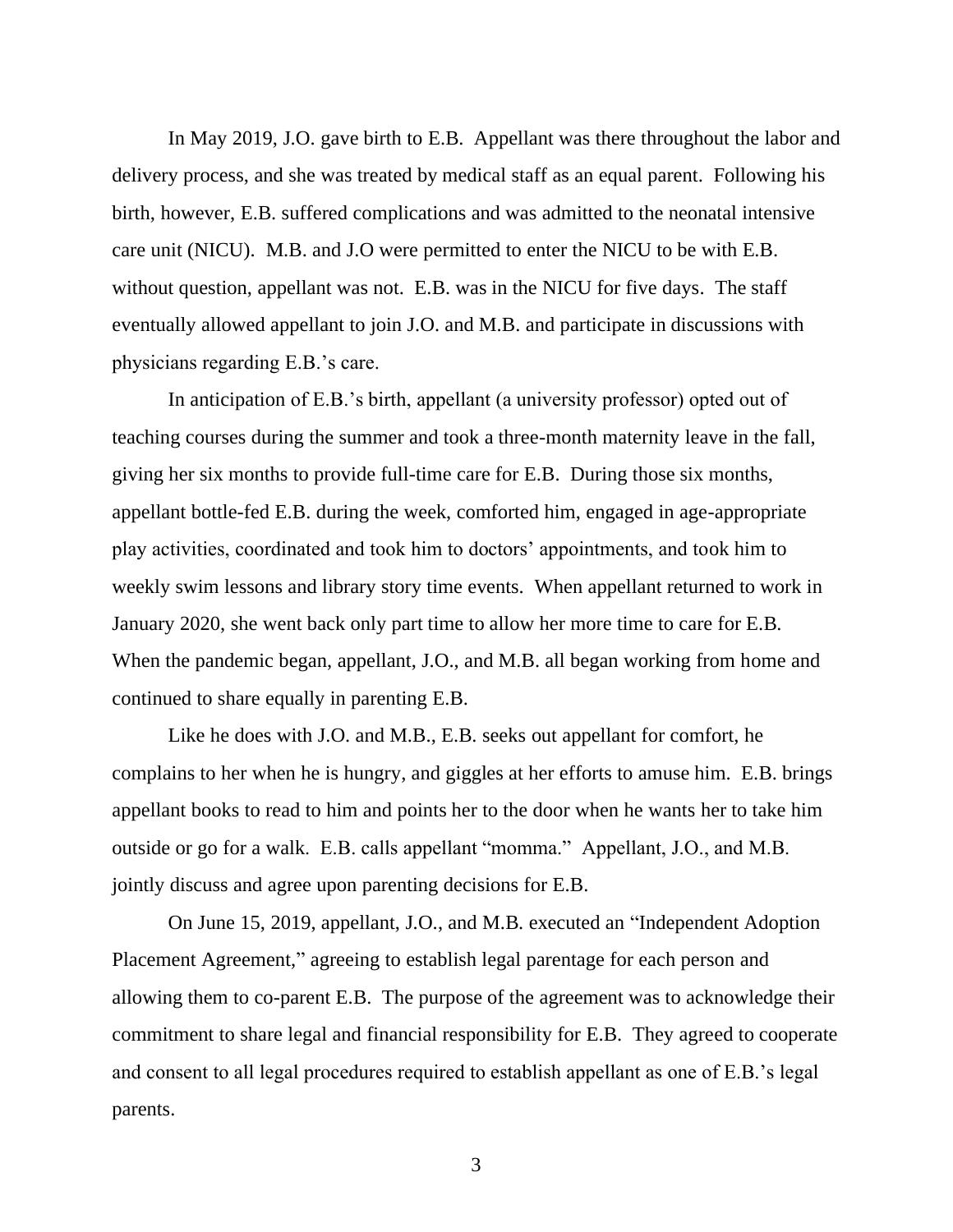Approximately 30 days later, appellant filed a request for independent adoption to adopt E.B. as his third parent. CDSS conducted the required investigation. CDSS learned that appellant, J.O., and M.B. were in a polyamorous relationship, and living in the same home. The three adults "received joint physical custody of [E.B.] when [E.B.] was discharged from the hospital." CDSS visited the family and found E.B. welladjusted to the home and "developing satisfactorily."

CDSS also found appellant, J.O., and M.B., "have the resources to be able to provide a stable environment for a child. [Appellant, J.O., and M.B.] will share legal and parental responsibilities of raising a child together.

"An appropriate parent-child relationship is well established. It appears to be in the best interests of the child to have this adoption completed." CDSS understood and accepted that J.O. and M.B. would maintain their parental rights and share them with appellant. On March 3, 2020, CDSS filed a report recommending the adoption as in E.B.'s best interest.

Before hearing appellant's petition, however, the trial court asked the parties to submit briefs addressing "[t]he legal basis for this adoption, including any cases in which courts have approved adoptions in similar circumstances, and an explanation as to how any such cases apply here; and [¶] Facts and argument as to why this adoption will serve public policy and the best interest of the child."

On June 22, 2020, the court held a video hearing on appellant's petition to adopt E.B. A CDSS representative, along with family members, were available in the "waiting room" but were not asked to participate. The court did hear testimony from J.O. and M.B., both of whom supported appellant's petition. The court expressed doubt as to whether the adoption could be granted, heard argument from appellant's counsel, and took the matter under submission.

Approximately one week later, the trial court asked appellant to submit another brief addressing "the factual and legal basis for concluding that this is one of the rare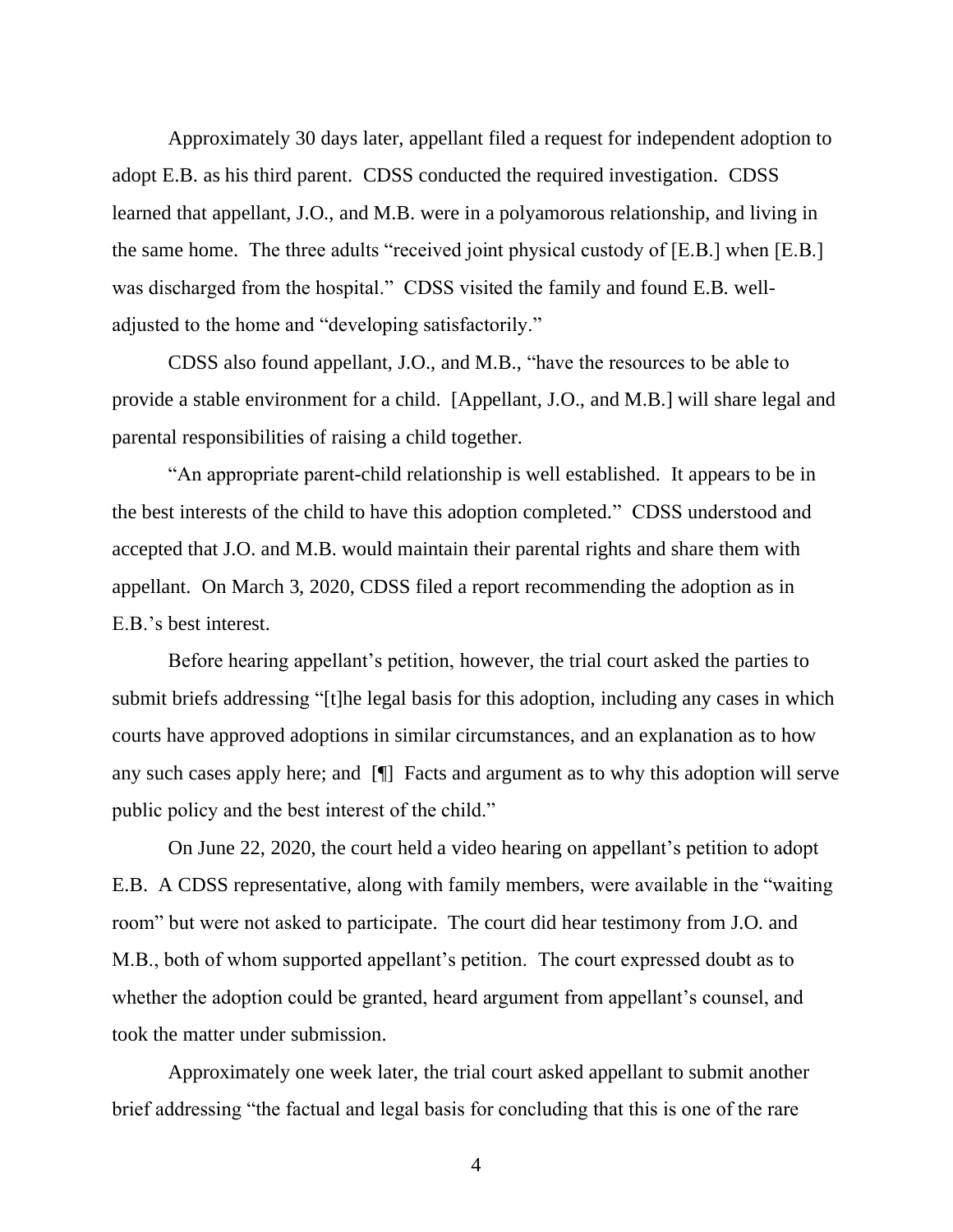cases where 'recognizing only two parents would be detrimental to the child.' [Appellant] should address all relevant factors, including, but not limited to: (1) the extent to which [appellant] has fulfilled the child's physical needs and the child's psychological needs for care and affection; (2) whether [appellant] has done so for a 'substantial period of time'; (3) whether there is a harm that the child will be removed from [appellant]; and (4) if the harm articulated in response to #3 is no more than speculative, the legal basis for concluding that adoption is appropriate at this time."

Appellant's counsel filed a brief addressing the court's concerns and explaining in detail why the adoption was legally appropriate. Counsel included declarations from appellant, J.O., M.B., appellant's brother, and E.B.'s biological grandparents. The extended family enthusiastically supported appellant's petition, recognizing that appellant was an important part of E.B.'s life and was "thriving in [the] secure and loving environment" created by appellant, J.O., and M.B.

There was no opposition to the adoption.

After hearing additional argument on July 13, 2020, the trial court denied appellant's petition. The court found appellant to be a "presumed parent" under section 7611, subdivision (d), but determined she failed to meet the elements of section 7612, subdivision (c). Quoting *In re Donovan L.* (2016) 244 Cal.App.4th 1075, 1088, the trial court found this was not one of the " 'rare cases' where 'recognizing only two parents would be detrimental to the child.' "

Explaining its decision further, the trial court noted appellant had not fulfilled E.B.'s physical and psychological needs for a substantial period of time because E.B. was "just barely one year old." The court also noted appellant had not shown "there is a harm that the child will be removed from her," because the biological parents supported appellant's ongoing relationship with the child. Any future harm, the court opined, was speculative. Finally, the court offered that there were "various other remedies available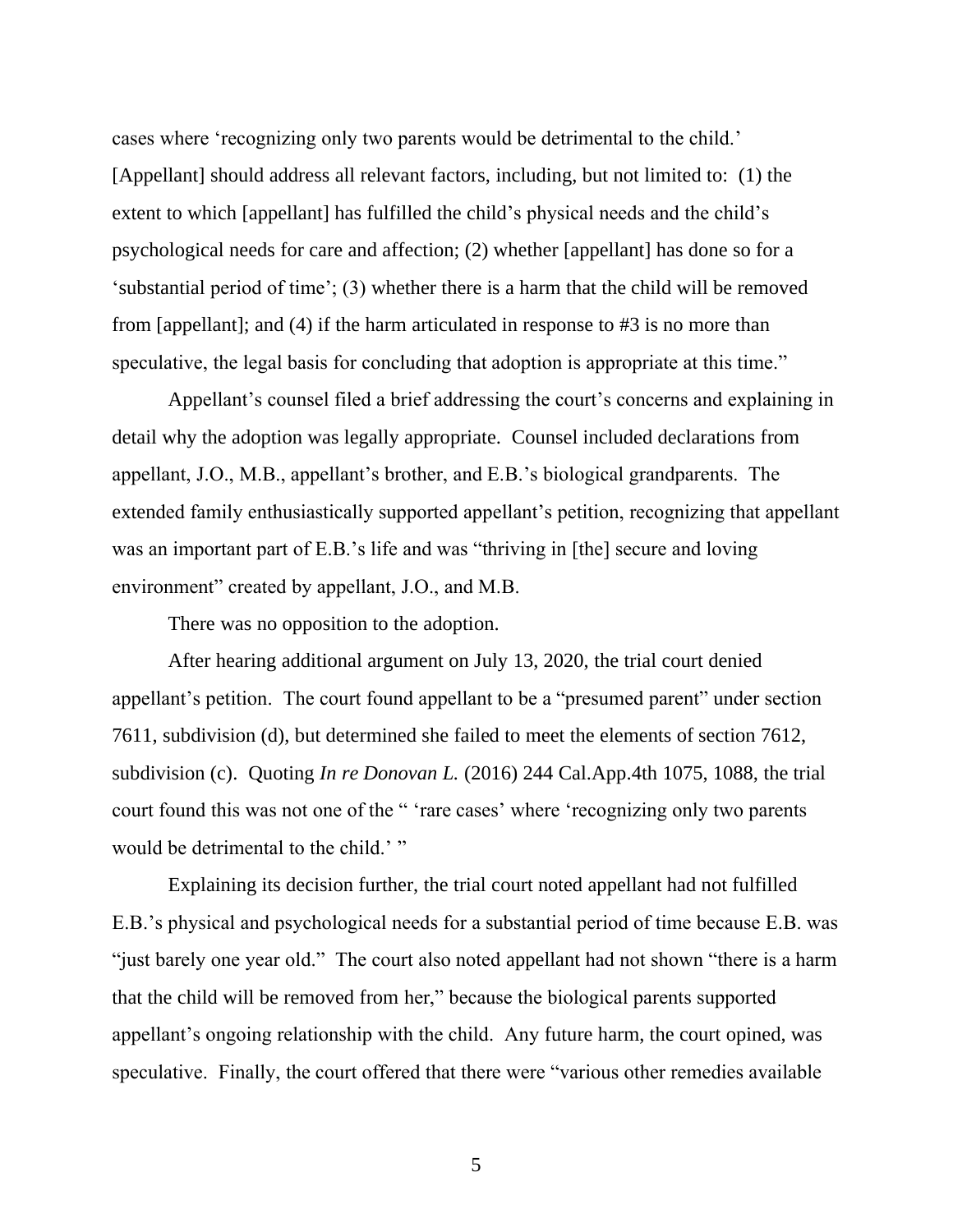to [appellant] to address her concerns," including drafting a will reflecting the intent for appellant to become E.B.'s guardian should something happen to J.O. and M.B.

Appellant filed a motion to vacate the court's order. She argued the undisputed evidence and law supported granting the adoption. Before her motion was heard, CDSS filed an amended report with the trial court reiterating its recommendation that the adoption be approved and explaining that the adoption was proper under section 8617, subdivision (b): "In accordance with Family Code 8617 (b), [J.O. and M.B.] exercised their right to waive their termination of parental duties and responsibilities of the child when they signed the addendum to the Statement of Understanding (AD 926) and the addendum to the Independent Adoption Placement Agreement (AD 924). It appears as if [J.O. and M.B.] were properly advised in accordance with Family Code Section 8801.5 of their rights in California by Betty Bleicher, LCSW, an Adoption Service Provider, as defined in Family Code Section 8502(a)."

The court denied the motion to vacate. The court explained it was not required to grant the adoption but had discretion to do so under section 7612, subdivision (c). The court reiterated its finding that not enough time had passed in E.B.'s life to "to establish the type of relationship that would make this one of the 'rare cases' where 'recognizing only two parents would be detrimental to the child.' *In re Donovan L.*, 244 Cal.App.4th at 1088."

The trial court also found it significant that E.B. had two other, active and involved parents. The court believed "it would be more appropriate to allow some time to pass until both [appellant] and the child can demonstrate the strength of the relationship before making the permanent adoption decision, particularly since there is no evidence of any risk that the child will be separated from [appellant] any time soon."

The court went on to say appellant "need not wait for a crisis to occur before seeking adoption. But there must at least be the *prospect* that a successful, established custodial arrangement would be disrupted. Third-parent adoption was not designed as a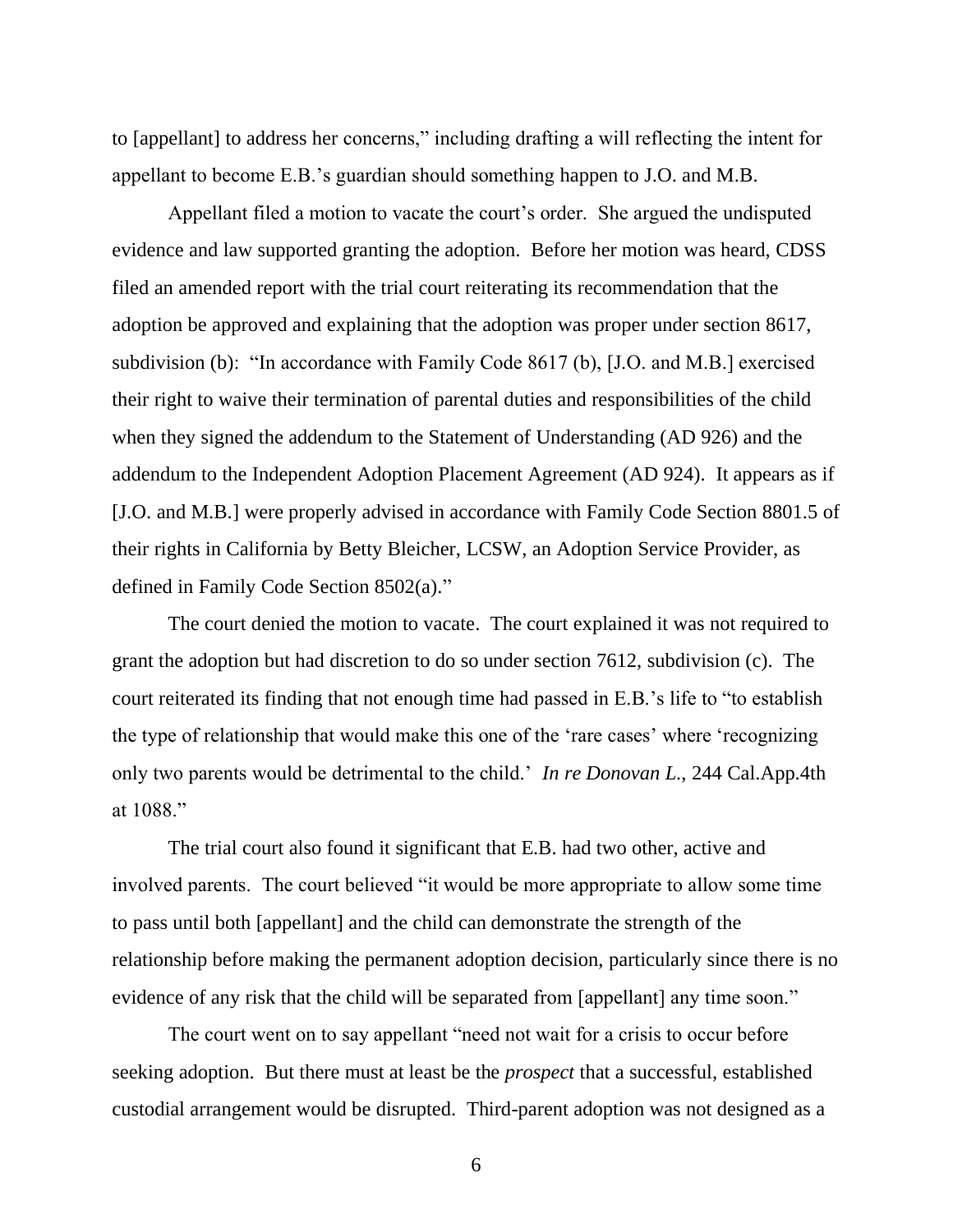mechanism to simply affirm or formalize what is already a strong relationship between three presumed parents. Its purpose is to protect the child from harm in the event of a conflict between the presumed parents."

### DISCUSSION

## *A. Law Governing Appellant's Petition to Adopt E.B.*

The trial court erred in relying on section 7612, subdivision (c) to deny appellant's petition, finding she failed to meet her burden under that section. Section 7612, subdivision (c) does not apply to adoptions like the one at issue here, where an existing parent (or parents) consents to an adoption, but maintains their parental rights.**<sup>2</sup>** These adoptions, are governed by section 8617.**<sup>3</sup>**

" 'The right to adopt a child, and the right of a person to be adopted as the child of another, are wholly statutory.' [Citation.] California's adoption statutes appear in division 13 of the Family Code, which is divided into three parts. Part 1 (§§ 8500-8548) provides definitions applicable throughout. Part 2 (§§ 8600-9206) addresses adoption of unmarried minors, and part 3 (§§ 9300-9340) adoption of adults and married minors. The part with which we are concerned, part 2, is in turn divided into several chapters. Chapter 1 (§ 8600 et seq.) contains general provisions. Subsequent chapters deal with agency adoptions (§ 8700 et seq.), independent adoptions (§ 8800 et seq.), intercountry

**<sup>2</sup>** As discussed in *Sharon S. v. Superior Court* (2003) 31 Cal.4th 417, 436 (*Sharon S*.) the term "limited consent adoption" is used by CDSS to refer to an adoption in which a birth parent simultaneously retains parental rights and consents to an adoption.

**<sup>3</sup>** The phrase "limited consent adoptions," does not exist in the statute. CDSS, however, uses the phrase to describe adoptions like the one at issue here. We understand the phrase to mean the existing parent's, or parents', consent to the adoption is limited only because they are not waiving their own parental rights. The adoptive parent (or parents) however, will receive the full panoply of parental rights.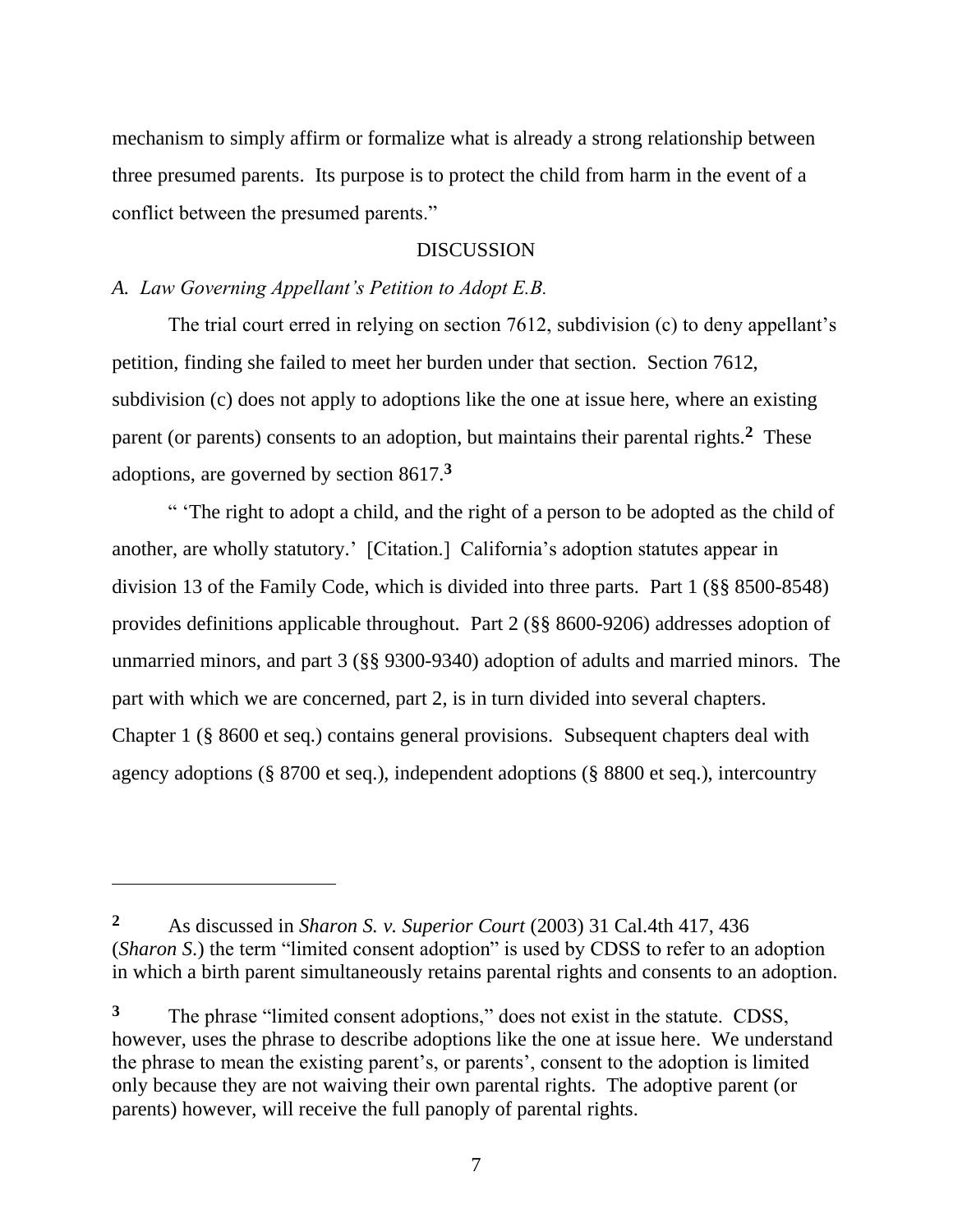adoptions (§ 8900 et seq.), and stepparent adoptions (§ 9000 et seq.)." (*Sharon S., supra*, 31 Cal.4th at pp. 424-425.)

Section 7612, subdivision (c) is not an adoption statute. It is part of the Uniform Parentage Act (UPA), which " 'provides a comprehensive scheme for judicial determination of paternity, and was intended to rationalize procedure, to eliminate constitutional infirmities in then existing state law, and to improve state systems of support enforcement.' [Citations.]" (*Adoption of Michael H.* (1995) 10 Cal.4th 1043, 1050.) Section 7612, subdivision (c) applies to claims of disputed parentage. It is in that context, not adoption, a court may find "that more than two persons *with a claim to parentage under this division* are parents if the court finds that recognizing only two parents would be detrimental to the child." (§ 7612, subd. (c), italics added; see *Adoption of Michael H., supra*, at p. 1050.)

Appellant did not, however, petition the trial court to establish parentage of E.B. under the UPA. Rather she filed a petition to adopt E.B. as a third parent.**<sup>4</sup>** In petitioning to adopt E.B., appellant proceeded under the independent adoption provisions of the Family Code, not the UPA. Thus, it was error to evaluate her application under the burdens of section 7612, subdivision (c).

#### *B. Independent Adoptions*

State law provides various adoption procedures including agency adoptions, intercounty adoptions, stepparent adoptions, and, as relevant here, independent adoptions. (See *Sharon S., supra*, 31 Cal.4th at p. 425.) In an independent adoption, no state or local agency takes custody of the child or joins in the adoption petition. (§ 8524.) Rather, the existing parent(s) consent to the adoption and place their child directly with the adoptive

**<sup>4</sup>** Notably, appellant used Judicial Council form ADOPT-200, a mandatory form, to petition the court. Form ADOPT-200 does not mention section 7612, or any part of the UPA. (§§ 7600-7730.)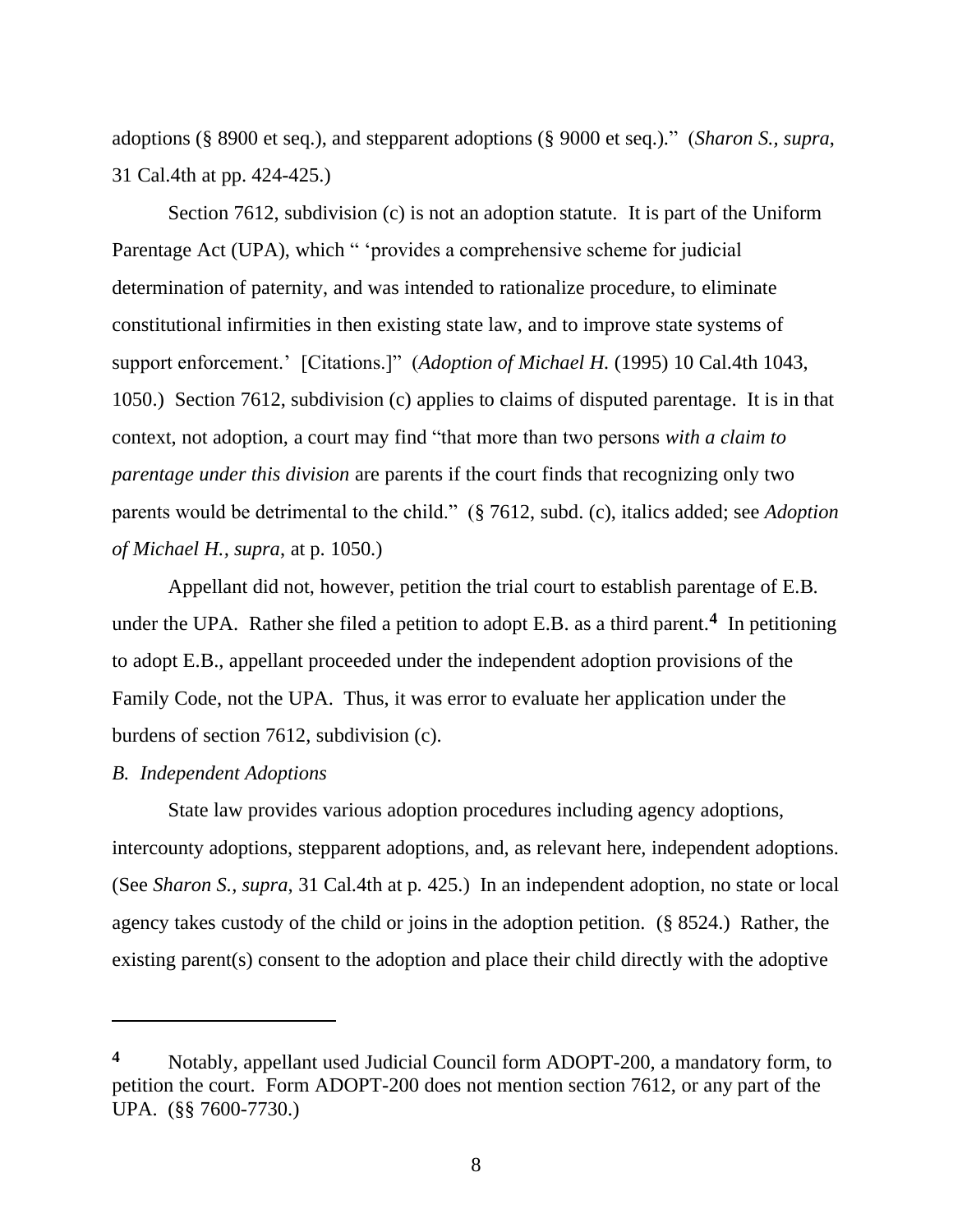parent(s). (§ 8801; *In re Michael R.* (2006) 137 Cal.App.4th 126, 137.) In order to place their child with the adoptive parent(s), the existing parent(s) must execute an independent adoption placement agreement (the Placement Agreement), in which the existing parent(s) agree either to terminate *or retain their parental rights*. (§ 8801.3.) If this consent is not revoked within 30 days, the Placement Agreement becomes permanent and irrevocable. (§ 8814.5, subd. (a)(1); *Sharon S., supra*, at p. 422.)

Once the Placement Agreement and an addendum are signed, "the prospective adoptive parent may petition for adoption. [Citation.] The court clerk must give CDSS notice of the petition [citation], and the petitioner must file a copy of the petition with CDSS. [Citation.] [¶] Subsequently, it is incumbent on CDSS to 'investigate the proposed independent adoption' [citation] and 'ascertain whether the child is a proper subject for adoption and whether the proposed home is suitable for the child.' [Citations.] CDSS interviews the petitioner and the birth parents. [Citations.] Within 180 days after the petition is filed, CDSS must 'submit to the court a full report of the facts disclosed by its inquiry with a recommendation regarding the granting of the petition.' [Citations.] A copy of CDSS's report is given to the petitioner. [Citation.] Although the report is not binding, the court is to accord due weight to CDSS's expertise. [Citation.]" (*Sharon S., supra*, 31 Cal.4th at p. 425.)

As noted above, an existing parent or parents can retain their parental rights, while also agreeing to confer parental rights on another parent or parent(s). (§ 8617, subd. (b).) Section 8617, subdivision (b) provides that "termination of the parental duties and responsibilities of the existing *parent or parents* under subdivision (a) may be waived if both the existing *parent or parents* and the prospective adoptive *parent or parents* sign a waiver at any time prior to the finalization of the adoption. The waiver shall be filed with the court." (*Ibid*, italics added*.*)

If, as here, the existing parent(s) choose to proceed with the adoption, the parties must execute a document titled "Addendum to the Independent Adoption Placement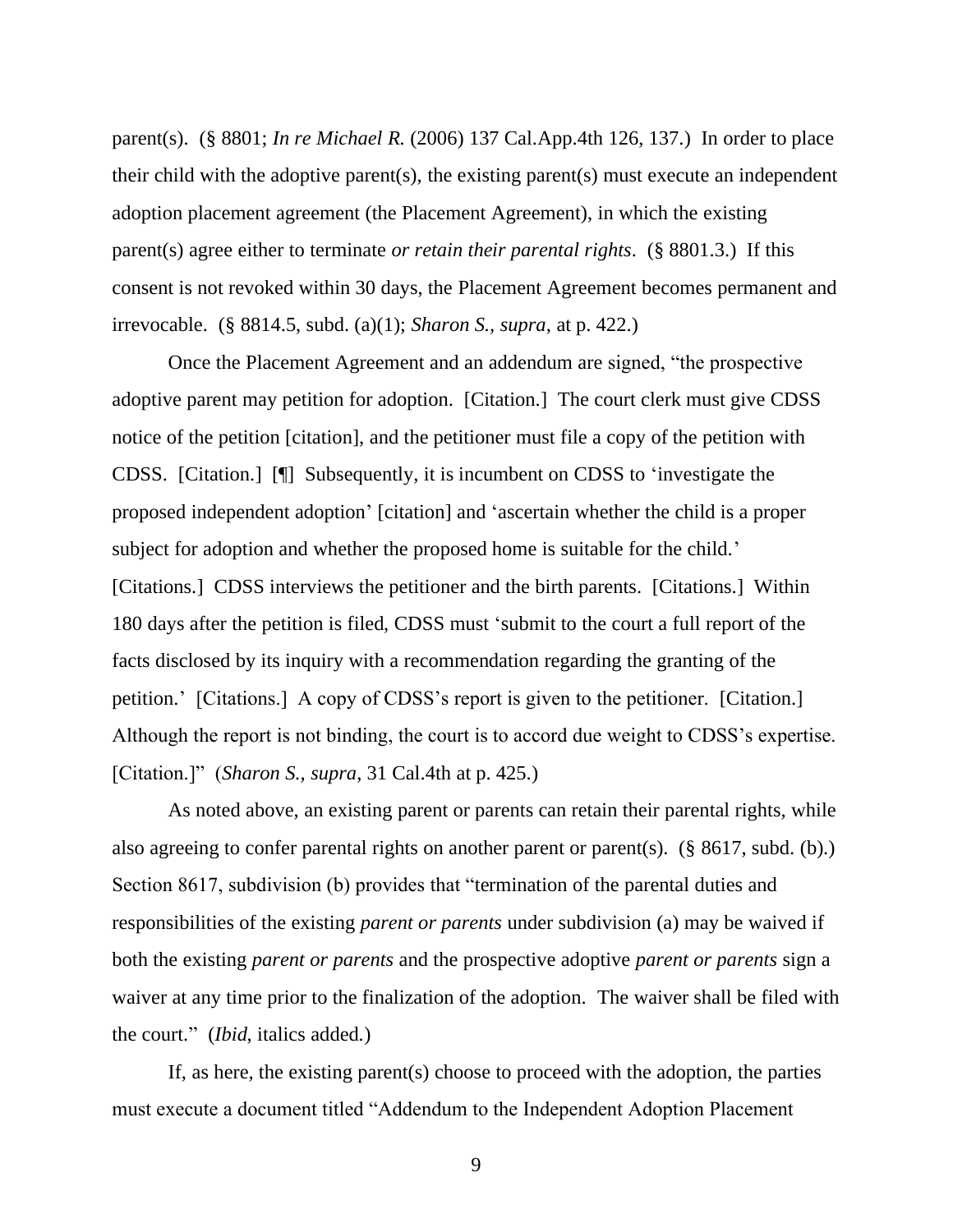Agreement (AD 924)." (See *Sharon S., supra*, 31 Cal.4th at p. 423.) The addendum is a document created by CDSS, which allows for an express indication that the existing parent(s) parental rights are to be retained. (*Ibid.*) Executing the addendum can, as it did here, result in an adoption where the child will have more than two legal parents. Such a result was contemplated by the Legislature.

Subdivision (b) was added to section 8617 in 2013, with the passage of Senate Bill No. 274 (2013-2014 Reg. Sess.). **5** (Stats. 2013, ch. 564, § 7.) As recorded in the Assembly Judiciary Committee's June 17, 2013 report on Senate Bill No. 274, the addition of subdivision (b) to section 8617 was specifically intended to codify the holding in *Sharon S.*, permitting the existing parent(s) to retain their parental rights while consenting to a child's adoption, "and appl[y] it to situations where the child may have more than two parents." (Assem. Com. on Judiciary, Rep. on Sen. Bill No. 274 (2013- 2014 Reg. Sess.) as amended May 14, 2013, pp. 7-8.) To demonstrate its intent, the Legislature drafted subdivision (b) to include the phrase "parent or parents" to describe both the existing parent(s) and the prospective adoptive parent(s) in an independent adoption. In so doing, the Legislature authorized independent adoptions that result in a child having more than two parents.

Importantly, CDSS has previously applied section 8617, subdivision (b) to allow third parent adoptions, and their construction of adoption statutes is entitled to "substantial deference." (See *Sharon S., supra*, 31 Cal.4th at pp. 436-437.) As CDSS notes here, "throughout these proceedings and before, [CDSS has] construed section 8617, subdivision (b) to allow biological parents and a prospective adoptive parent to agree to an adoption *that results in all three adults sharing coextensive parental rights*." (Italics added.)

**<sup>5</sup>** CDSS's request for judicial notice, filed on June 24, 2021, which asks this court to take judicial notice of the legislative history of Senate Bill No. 274, is hereby granted.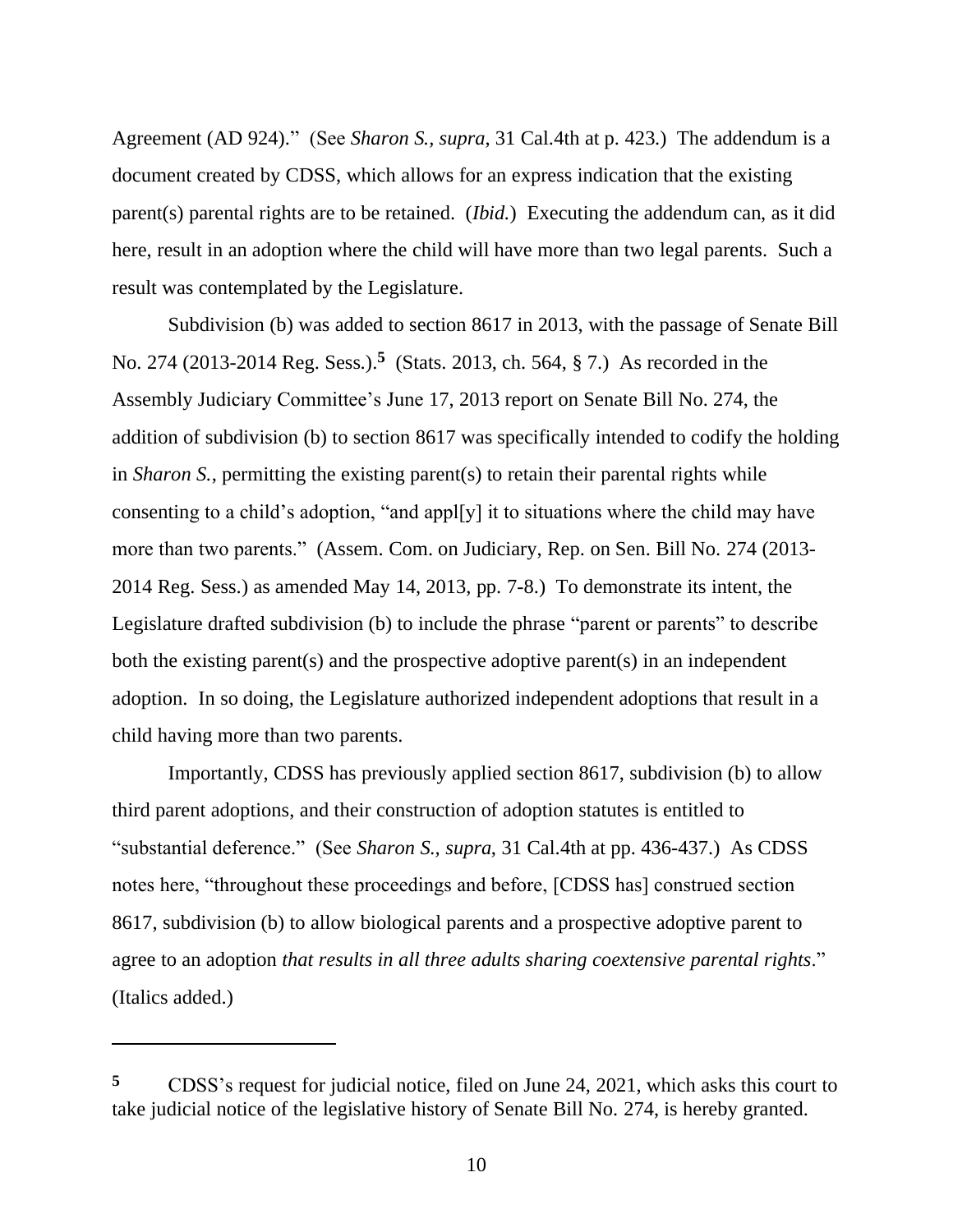#### *C. Remand For Trial Court To Exercise Its Discretion*

On remand, the trial court is to consider only the essential elements of every valid adoption, as noted by our Supreme Court: "[A] voluntary and informed parental consent to the adoption except where the parent has surrendered or has been judicially deprived of parental control (§§ 8604-8606); a suitable adoptive parent at least 10 years older than, or in a specified preexisting family relationship with, the child (see §§ 8601, 8717, 8801, 8811-8811.5); and a judicial determination that 'the interest of the child will be promoted by the adoption.' (§ 8612.)" (*Sharon S., supra*, 31 Cal.4th at p. 429.)

In considering those elements, it is worth noting the following facts appear to be undisputed: (1) the required paperwork has been submitted, and (2) J.O. and M.B. have given their informed, voluntary consent to appellant's adoption petition. Moreover, CDSS completed its investigation and concluded appellant is a suitable adoptive parent; that conclusion also has not been challenged.

The Legislature has made the policy judgment that it is in the best interests of California to permit a child to have more than two parents if the child's best interests are served by an adoption. The wisdom of the policy is supported by the Supreme Court in *Sharon S., supra*, 31 Cal.4th at pp. 425, 429. Whether the adopting parent is suitable and whether a particular child's best interests will be "promoted by the adoption" (§ 8612; *Sharon S., supra*, 31 Cal.4th at pp. 425, 429) is a judgment vested in the trial court, guided by the expertise and fact finding of CDSS. The "best interests of the child" is a familiar standard, as is the edict that CDSS's recommendation must be given "due weight" in considering a petition to adopt. We shall remand to permit the court to apply the standard within the proper statutory framework.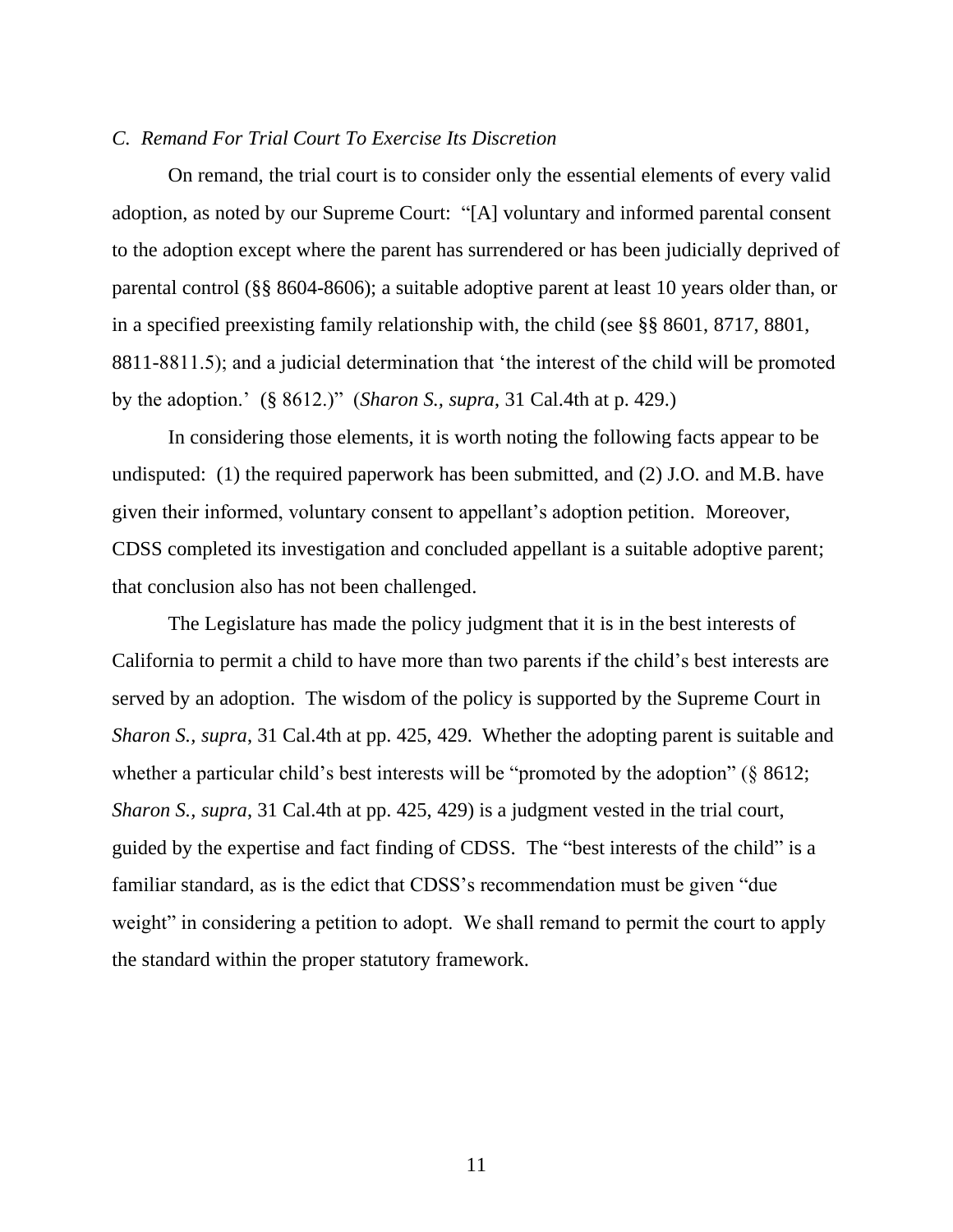## DISPOSITION

The judgment of the trial court is reversed and the matter is remanded to allow the trial court to exercise its discretion under the authorities discussed in this opinion.

> $\frac{1}{\sqrt{S}}$ RAYE, P. J.

We concur:

 $/$ s/ HULL, J.

 $/$ s/ RENNER, J.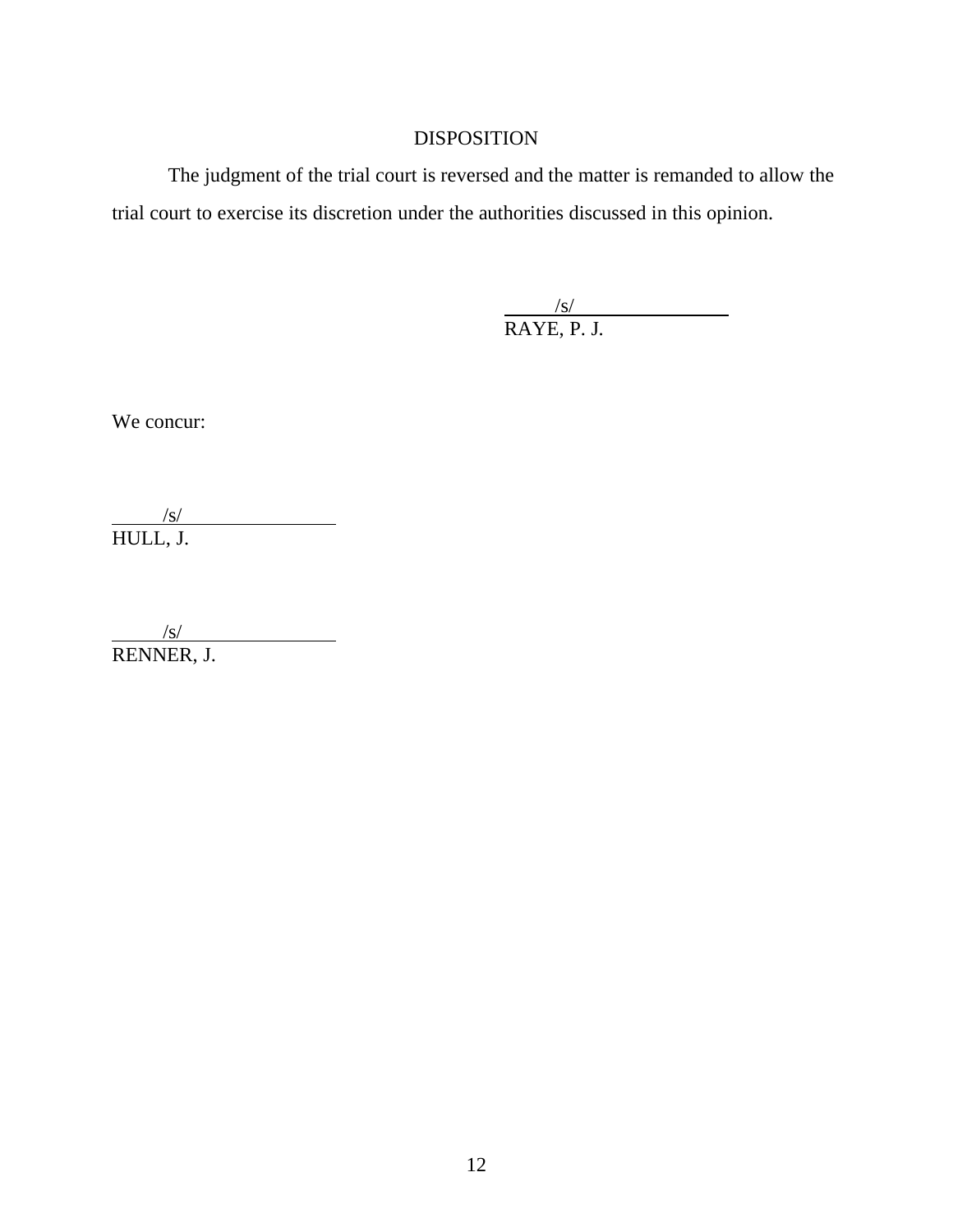# CERTIFIED FOR PUBLICATION

# IN THE COURT OF APPEAL OF THE STATE OF CALIFORNIA THIRD APPELLATE DISTRICT

(Sacramento)

----

| Adoption of E.B., a Minor.                                                                    | C092765                                                             |
|-----------------------------------------------------------------------------------------------|---------------------------------------------------------------------|
| M.B.,                                                                                         | (Super. Ct. No. 19AD00137)                                          |
| Plaintiff and Appellant,<br>V.<br>DEPARTMENT OF SOCIAL SERVICES<br>ADOPTIONS SERVICES BUREAU, | <b>ORDER CERTIFYING</b><br><b>OPINION FOR</b><br><b>PUBLICATION</b> |

Respondent.

APPEAL from a judgment of the Superior Court of Sacramento County, Lauri A. Damrell, Judge. Reversed.

C. Athena Roussos; HMS Law Group and M. Jane Pearce for Plaintiff and Appellant.

Rob Bonta, Attorney General, Cheryl L. Feiner, Assistant Attorney General, Gregory D. Brown and Kevin L. Quade, Deputy Attorneys General, for Respondent.